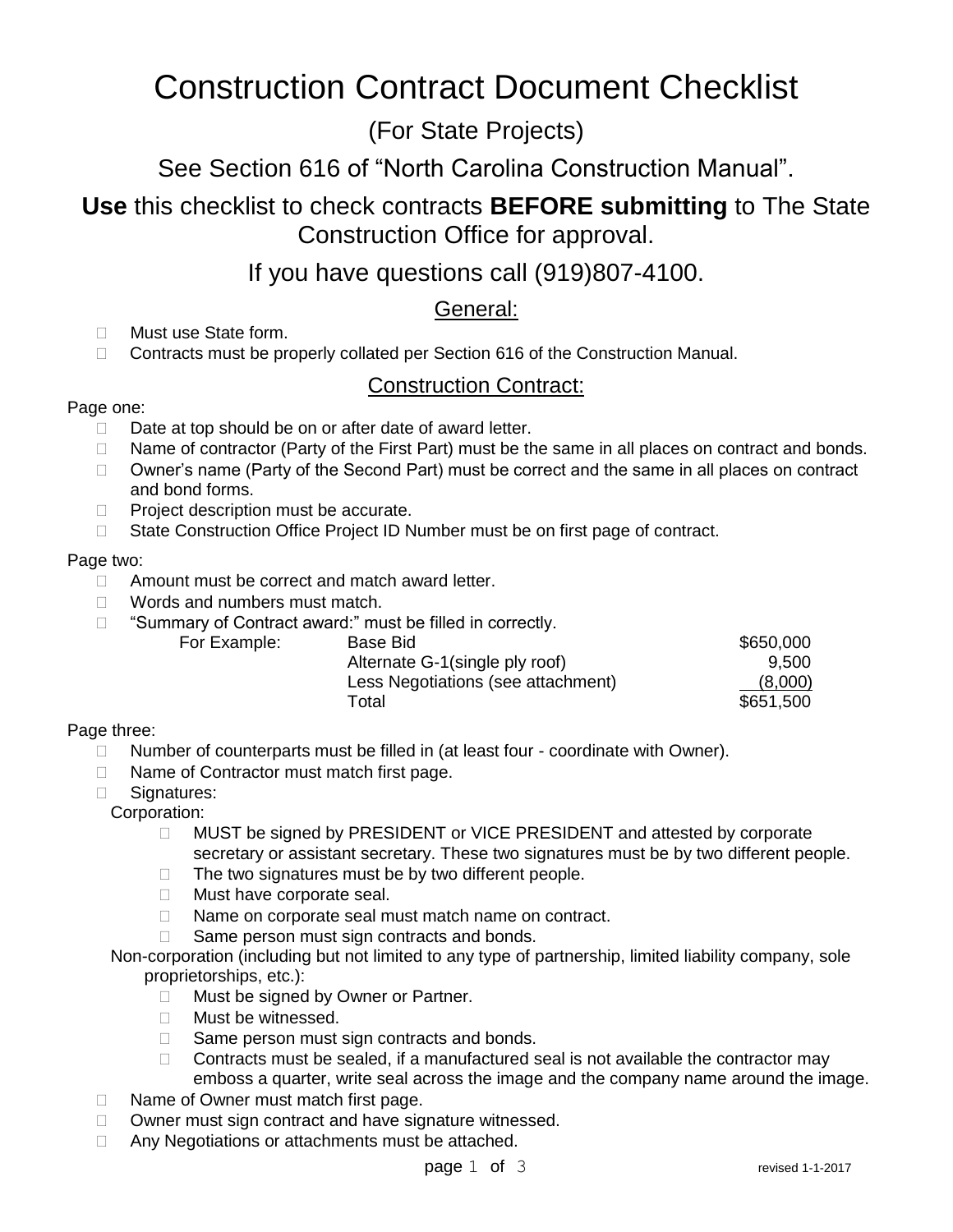## Performance and Payment Bonds:

#### **MUST USE STATE BOND FORMS** No Exceptions - No Additions - No Riders.**.**

 $\Box$  If the Surety adds a bond number there must be different numbers on the bonds or the word "Performance" after the number on the Performance Bond and the word "Payment" after the number on the Payment Bond.

**AIA** Bond Form is **NOT** Acceptable. See Article 35, "General Conditions of the Contract"

#### Page one:

- D "Date of Contract" must match date on page one of the contract.
- □ "Date of Execution" must be on or after "Date of Contract".
- □ "Name of Principal" (Contractor) must match name on contract.
- $\Box$  "Name of Surety" must be the same on page one and two and must match the Power of Attorney.
- □ Address of Surety must be shown
- $\Box$  "Name of Contracting Body" (owner) must match name of owner on contract.
- $\Box$  "Amount of Bond" must be 100% of the construction contract amount.
- □ Words and numbers must match.
- $\Box$  "Project" must match project name on contract.

#### Page two:

- $\Box$  Number of counterparts must match page three of the contract.
- □ Name of Contractor must match page one.
- □ Signatures:
	- Corporation:
		- □ MUST be signed by PRESIDENT or VICE PRESIDENT and attested by corporate secretary or assistant secretary. These two signatures must be by two different people.
		- **Must have corporate seal.**
		- $\Box$  Same person must sign contracts and bonds.
	- Non-corporation:
		- □ Must be signed by Owner or Partner.
		- □ Must be witnessed.
		- $\Box$  Same person must sign contracts and bonds.
- $\Box$  Name of Surety must match page one.
- □ Attorney-in-Fact must sign and have signature witnessed.
- □ Must have Surety's corporate seal.
- □ Must show Bonding Company address.
- $\Box$  If the Attorney-in-Fact is not a resident of North Carolina, then the bonds must be countersigned by a North Carolina RESIDENT agent of the bonding company and his address must be shown on the form.

## Power of Attorney sheet:

- $\Box$  This is the sheet that comes from the Bonding Agent and is attached behind the bonds.
- $\Box$  Attorney-in-Fact must appear on this sheet.
- $\Box$  Monetary limit of the Attorney-in-fact must be at least as much as the bond amount.
- $\Box$  The bottom of most Power of Attorney sheets has a place for a date and seal these must be filled in.
- $\Box$  The certification date (usually at the bottom of the page) of the Power of Attorney must be on or after the "Date of Execution" on page one of the bonds.